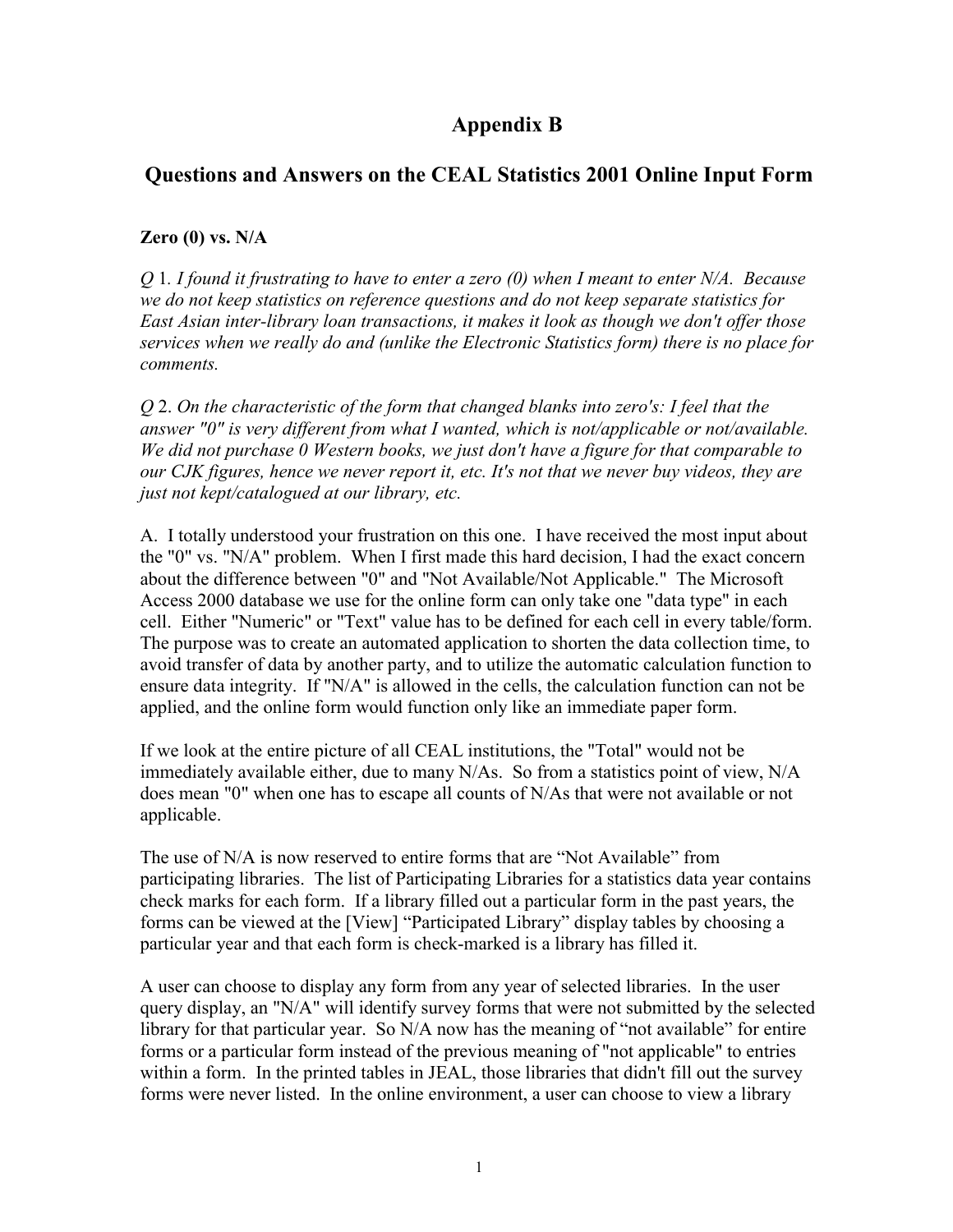that didn't fill out all or part of the survey, and will see N/A in all forms that were never actually submitted. If they choose to see the "participating libraries" list of that year, they can see what forms from which libraries were submitted.

### **Note Fields**

## *Q*. *Why no Note Fields*?

A. The reasons we choose not to maintain note fields this time (except the new Electronic Resources Form) were:

1. They take too much database room. If a note field is allocated to each form, each cell within forms, and each library information form, the entire database would double or triple its current size. A certain space (number of digits) has to be reserved for each note field. There might be only a few notes in each form out of 60 to 80 CEAL library members, however, each form has to have every note field reserved for every library. The current database size has already grown rapidly from 1999, 2000, to 2001 data. We don't have enough database room to allow note fields for each cell in all the forms for continuous data collection in the coming years.

2. Also, while viewing a record on screen, a user would see every other column (the note column) as a mostly blank column. Much of the page would be blank for viewing and would double the size of the viewing page. It would cause extra time to scroll, and the online forms could not be printed correctly.

 3. The note fields would require an immense amount of time to edit each table page into printed format for JEAL publication.

4. Most libraries have N/A and footnotes in the JEAL printed version of earlier CEAL statistic forms, and that practice can be continued. For example, if a library has a different fiscal year range than the assumed June to July, they put in a footnote every year for the last many years. From a statistical point of view, the continuous run does not make any difference as long as their fiscal year is consistent, the annual data is still correct. Other libraries should not be concerned about each individual library's treatment of the fiscal year and other such in house practices.

In the future, a we plan to develop a way to submit an N/A or other needed notes through a limited note field for each form (but not for each cell) with a combination of choice to display or not to display note columns for viewing.

## **Volumes Holdings**

## *Q. Does the "Volumes Holdings" include bound periodicals? I used the traditional definition of what libraries have done in the past.*

A. I'm glad you used the traditional definition of what libraries have done in the past. The instructions for the online form were meant to continue the same process. I have to admit that they failed the purpose. They caused confusion with the past understanding of the statistics. The terms on the instructions and the online forms didn't follow previous definitions tightly, and I apologize. I made corrections to the instructions on volume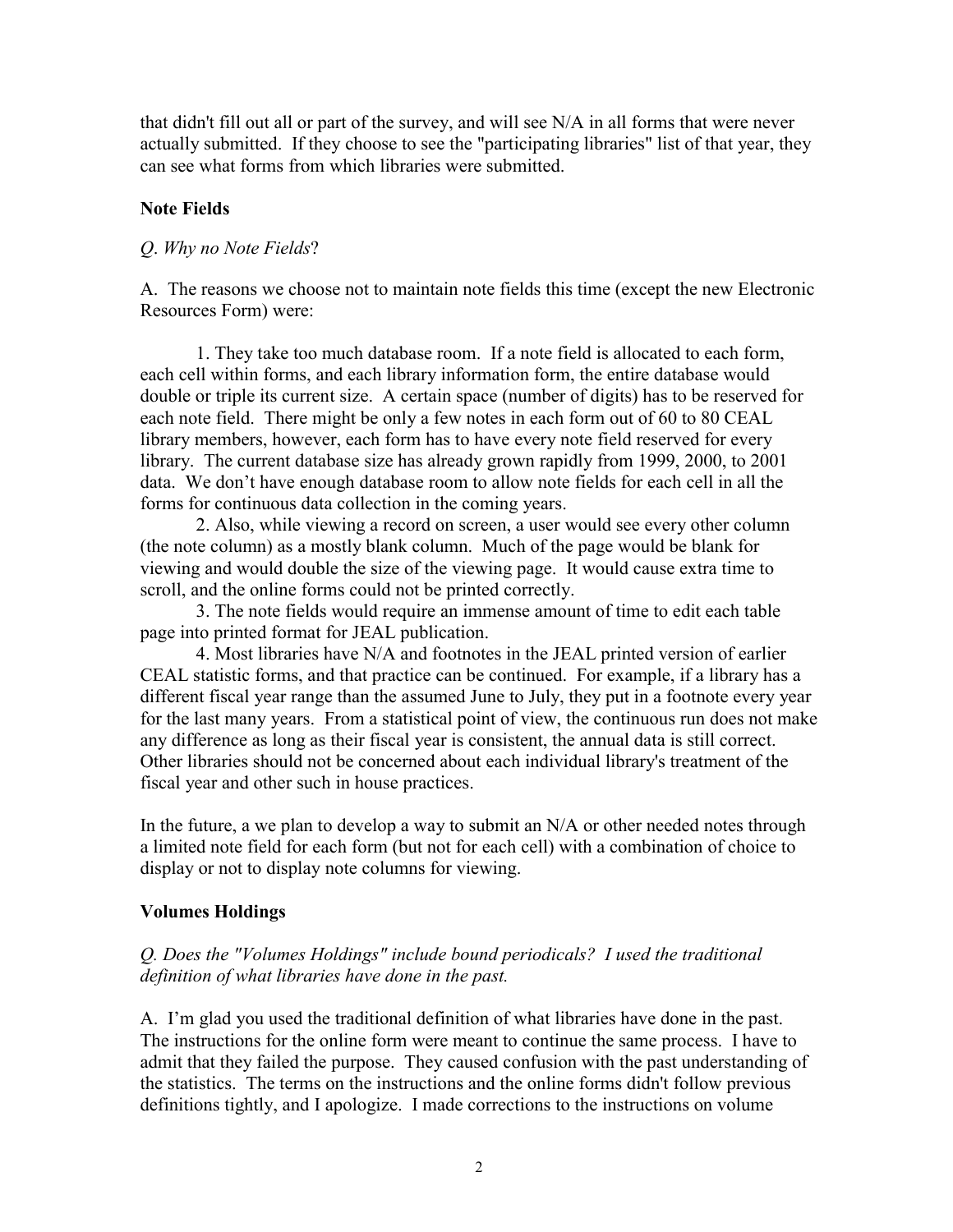holdings in mid Dec. but the corrected page was not loaded to the server until my return in early January. Hopefully others did that section in the same manner as we have in the past.

*Q. Does the Volume Holdings Form include both 1) purchased volumes and 2) volumes that were cataloged? Or does it include only purchased volumes?* 

A. Volume Holdings includes monographs that were purchased AND were cataloged plus all bound periodical volumes within the statistical year.

## **Electronic Resources Form**

*Q. After reviewing our figures for electronic files this year, I personally felt that the present form is not applicable to branch libraries. Many or most titles are bought librarywide, with separate non-EAL funding, or part of a larger package (with funding, purchasing, and cataloging often done through an Electronic Resources group and not the East Asian Library). We have not reported anything in this category this year therefore: the numbers which ONLY involve us and for which we actually keep statistics would be misleading.* 

A. I appreciate your comments on the situation of electronic resources that are purchased by library central electronic funds or funds outside of the E.A. library. They are hard to pin down in the current form. This was the first year to implement the new form, and we will certainly enhance the form to E.A. library needs.

## **Revised Electronic Resources Form (January 2002**)

- 1. A 1.4 (computer files: all CD-ROMs) was added to the original proposed form.
- 2. 1.1 (one-time purchased CD-ROM) +1.2 (accompanied by serial titles) +1.3 (gifts) =1.4 (All CD-ROM counts including titles and number of CD-ROMs and the expenditures which only 1.1 carries)
- 3. 2.1 +2.2=2.3 (all the online accessed electronic resources: reference tools or full text) with title counts and expenditures
- 4.  $1.1 + 2.3 = 3$  (Grand Total electronic resources expenditures  $1.1 + 2.3$ )

In 2.3 we only listed expenditures and not counts of titles, and not number of CD-ROMS, since the products are different. All the numbers entered were input in the new form and calculations were made for 1.4. The total expenditure remains the same. The only difference was the1.4 that has the total CD-ROM number counts. A view display page should show viewer the above categories.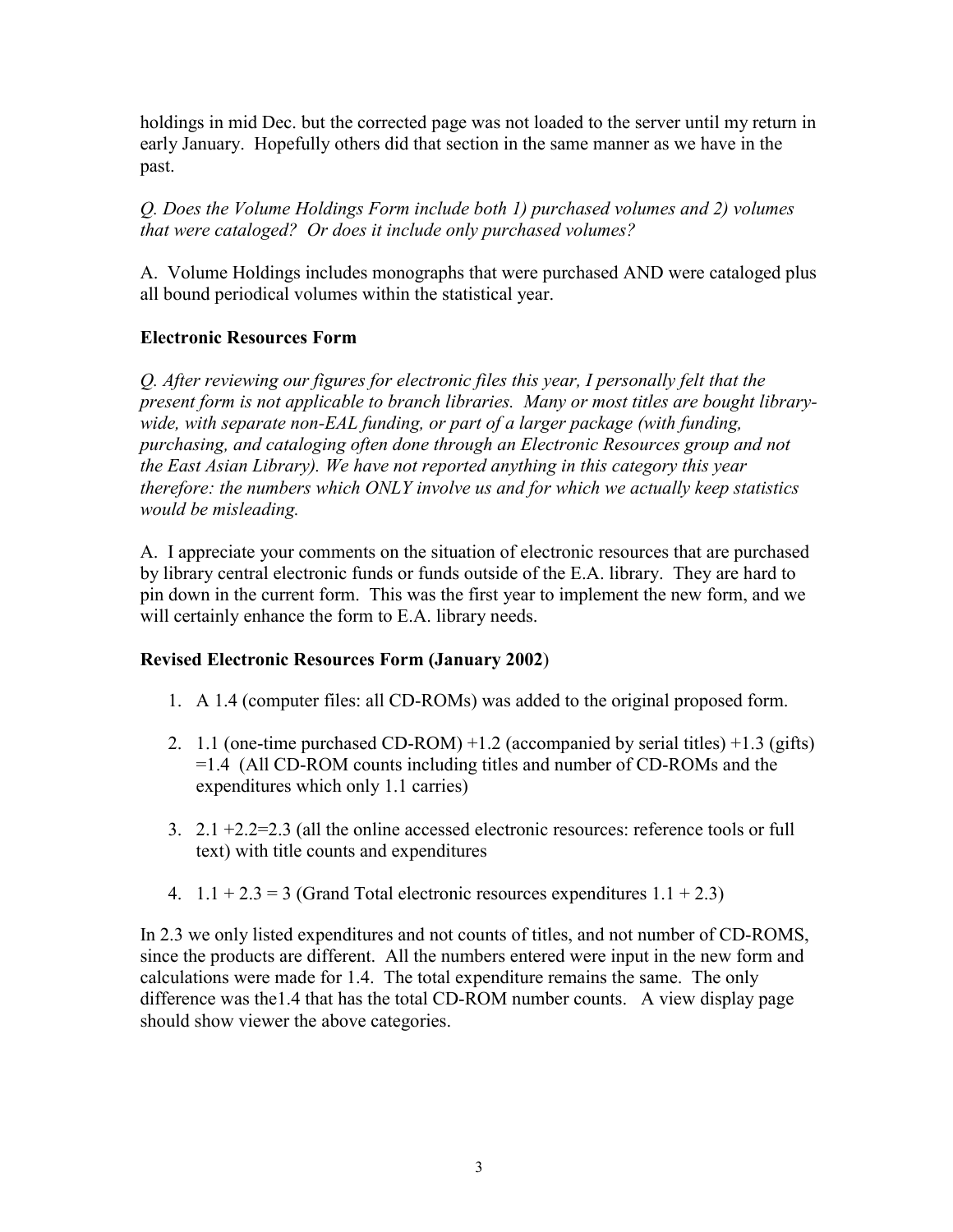#### **Technical Support Questions**

*Q. Which browser do you recommend to view the CEAL Statistics database?* 

A. The Internet Explorer 5 or above version is strongly recommend if you have a choice between Netscape and IE browsers.

#### *Q. Why does the page freeze after some time and won't accept any input?*

A. The application will time you out once the input is idle for 10 min. for security sake. You have to go back to the database and Sign-In again in order to continue your work. Make sure each form is completed and correct before you hit the submission button. You can input and edit until the deadline.

*Q. I've input my data into the form. Some pages are listed as incomplete. I assume that is because I left some lines blank instead of inputting endless zeroes. Can you work with this?* 

A. 1. After each form input, you need to hit the "CONTINUE" button in order for the system to take your input. The system won't take your input result if you back step directly to the "Main Menu" without going through the "continue" process. After the "continue" button, you should be back to the "Main Menu" and continue on the rest of "Incomplete" forms, until all are filled and each form that indicates "Completed."

 2. The system will not accept any N/A or text note in cells which are designed to be numeric values. If the statistics are Not Applicable for you, just leave them blank and the system will fill in "0" when you hit the "submit" button.

3. If you want to edit any form that was previously filled, remember you need to make sure all the "subtotal" and "total" (in bold) are all "BLANK" (empty with no input) in order for the system to recalculate the new sum.

#### *Q. When I re-entered the form, the formula fields no longer worked correctly. I don't know if I did something else to make them not work, but I had to enter the sums manually.*

A. Once you have submitted the form, the system calculated the "subtotal" and "total" and filled in the blanks. If you go back and edit the form and change the individual data, you have to "blank" out all previous "subtotal" and "total" where you entered new data and submit it again. If you don't "Blank out" the previous figures in "total" and "subtotal", the system will accept what was previously input in the cell. This was by DESIGN to accept only a "total" value that matches the above cells combined value.

In past years, several libraries filled in "total" cells and the "total" didn't match the cells. When I inquired about the case, the answer was that "1+1 does not always equal 2." For example, a library has one Chinese Librarian and one Japanese Librarian, but altogether, the personnel is 1.5 since one person didn't come until the later half of the year. In another case, some money was allocated but there were other expenses which were not included, so the actual money didn't equal to money total that came from the formula we supplied.